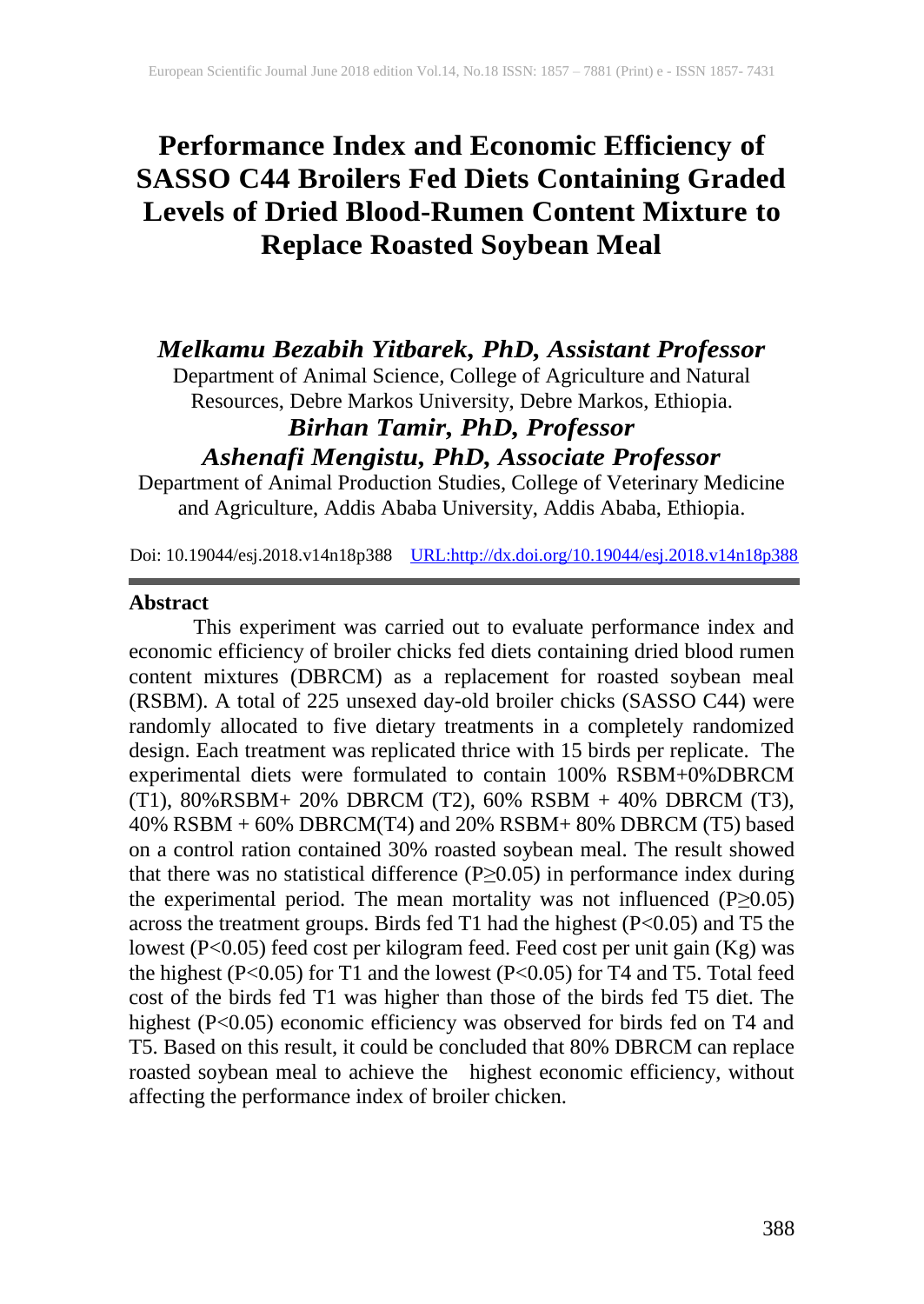**Keywords:** DBRCM, Economic efficiency, Performance index, Roasted soybean meal

#### **Introduction**

In developing countries, labour is cheap, climatic conditions require simple and poultry housing is inexpensive but feed cost is the most important component accounting for 70-85% of total production cost of poultry (Opara, 1996). The bulk of the feed cost arises from protein concentrates such as groundnut cake, fishmeal and soybean meal. Thus, there is the need to look for locally available and cheap sources of feed ingredients particularly those that do not attract competition in consumption between humans and livestock. One possible cheap source of protein is the Dried Blood Rumen Content Mixture (DBRCM) obtained from backyard slaughtering system, slaughtering slabs, slaughtering house and abattoirs.

According to the CSA (2013a) the cattle population in Ethiopia is 53.99 million. By considering an off-take rate of 7% for cattle (Bisrat, 2013), around 3.8 million cattle are slaughtered annually, and a recovery rate of 2.7- 3.5 kg (DM basis) of ruminal contents (Dominguez *et al*., 1994) and 3-4% of its body weight blood per head of a slaughtered animal are produced (Liu, 2009), where approximately about 133,000 quintals of DM rumen content and 38 million litres of blood per annum can be produced. According to Downes *et al.* (1987), in the separation of blood into plasma and blood cell fractions, 60% plasma with a solids content of 8%, and 40% corpuscles with a solids content of 38% are obtained. Therefore, from 100 kg of blood, 4.8 kg of plasma powder and 15.2 kg corpuscle powder would be produced. Based on this calculation from 38 million litres of blood, 76,000 quintals of blood meal can be produced in Ethiopia annually. If a quintal of dried rumen content and blood meal might be sold at 300 and 800 Ethiopian Birr, respectively, 39.9 million Birr from dried rumen content and 60.8 million Birr from blood meal can be obtained. Therefore, no use of these wastes would mean, Ethiopia would lose 100.7 million Birr annually. Similarly, in Debre Markos, around 5,000 cattle are slaughtered formally in a municipal slaughter house per annum. Accordingly, an estimated 17,500 kg DM of rumen content and 50,000 liters of blood (10,000 kg blood meal) can be produced annually (calculated by considering 250 kg body weight per slaughtered bovine).

These massive amounts of rumen content and blood are not utilized for animal feeding, but simply released into the environment. The existing system of disposing abattoir wastes results in pollution not only causing problems related to odour, flies and hygiene, but surface and ground water can also be polluted with pathogens and undesirable chemical compounds. Efforts have not been made yet in Ethiopia in general and in Debre-Markos in particular to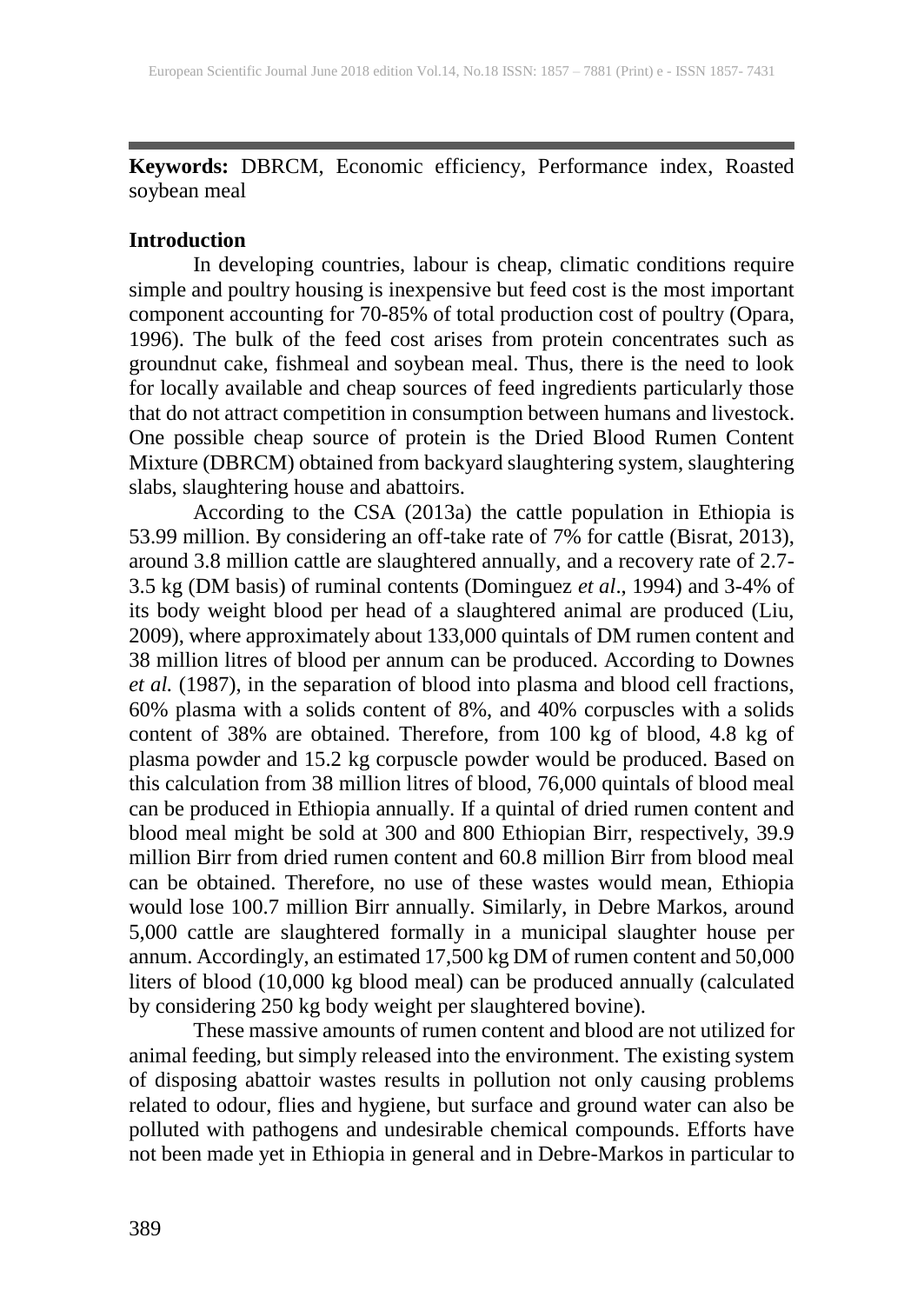utilize these waste products as an alternative feed ingredient in broiler rations. The need to maximize the economic benefits and minimize the disposal problems, this study was conducted to evaluate the performance index and economic efficiency of Sasso C44 broilers fed diets containing graded levels of dried blood-rumen content mixture as replacement for roasted soybean meal.

#### **Materials and methods The study area**

This study was conducted in Debre-Markos, East Gojjam Zone which is located at 300 km from Addis Ababa in Northwest of the country and 265 km Southeast of Bahir Dar town, capital of Amhara Region. The geographical coordinate of the town is  $10^{0}21^{1}$  latitude North and  $37^{0}43^{1}$  longitudes East. The total area of the town is about 6160 hectares and located at 2420 meters above sea level. The mean annual rainfall and temperature is 1308 mm and 160C, respectively.

## **Collecting and processing of blood**

Fresh blood was collected immediately after cattle were slaughtered. The blood was boiled at  $100^{\circ}$ C for 45 minutes in the barrel order to let water evaporate and destroy potential pathogenic organisms (Tabinda *et al.,* 2007). After boiling the coagulant was spread on a clean plastic sheet over the spreading table to avoid any contamination on the ground. The drying period lasted from three to five days depending on weather condition, the amount of the materials spread and frequency of turning. Oversized dried blood was ground using a hand mortar to pass through 3 mm sieve size, which was similar to the size of the commercial broiler ration (Addo *et al.,* 2012).

## **Collecting and processing of rumen content**

Fresh rumen content was collected from freshly eviscerated cattle in Debre-Markos municipality slaughter house. The metal vat containing the rumen content was placed on burning firewood and boiled for 2 hours with intermittent stirring to prevent burning until the mixture was almost free of steam (Adeniji and Jimoh, 2007). This was done to reduce the microbial load of the rumen content. The boiled rumen content was then spread on a clean plastic sheet for sun drying. The drying period lasted from three to four days. To uniform the particle size, oversized dried rumen content was ground using a hand mortar to pass through 3 mm sieve size, which was similar to the size of commercial broiler ration (Addo *et al*., 2012)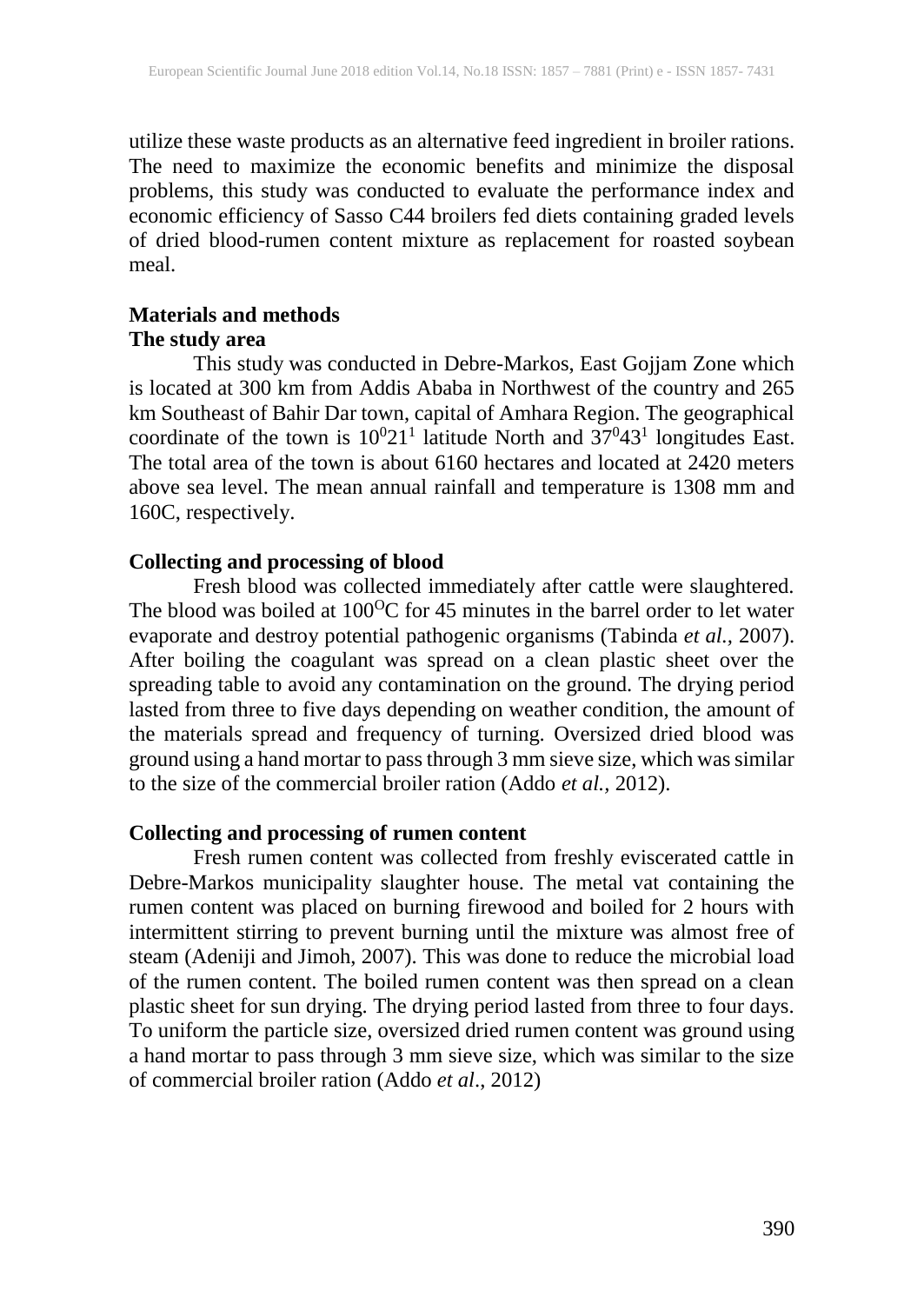## **Mixing of dried blood and rumen content**

The dried blood and dried rumen contents were mixed at 1:1 ratio to produce dried blood-rumen content mixture that was used to replace roasted soybean meal at varied levels in rations of starter and finisher phases of growth.

### **Preparation of roasted soybean meal**

Sufficient amount of full fat soybean was purchased from Debre Markos local market. All impurities were purified by hand picking and shaking in wind. It was rinsed in water to clean up. The full fat soybean was roasted using metal plate for 15 minutes by continuous stirring until it turned in to golden brownish colour to destroy the anti-nutritional components (trypsin inhibitor) (Dave, 2007). A great precaution was given to avoid under and overheating. The roasted soybean was ground by milling machine which passed a 3mm sieve size and the meal was then used for feed formulation

#### **Experimental birds and their management**

Two hundred and twenty-five-day old unsexed SASSO C44 broiler chicks were purchased from Ethiochick PLC. All chicks were individually weighed and randomly allocated to the pens, using a Completely Randomized Design (CRD). The experimental house was divided into fifteen separate pens of  $1.8m<sup>2</sup>$  (with  $0.12m<sup>2</sup>/bird$ ) using timber and mesh wire. Before placing the experimental birds into the pens, the whole unit was cleaned, disinfected with 37% formalin two weeks prior to the introduction of chicks, allowed to dry and littered with properly dried teff *(Eragrostis teff)* straw at a depth of 8 cm before the arrival of the chicks. The house was electrically heated using 200 watt bulbs per pen. The brooder temperature was maintained at about 35-32°C for the first 7 days of age. After 7 days the temperature was gradually reduced by 2 °C every week up to the end of the experiment. Windows were opened adequately to provide natural ventilation.

Cleaned and disinfected feeders and waterers were provided in each pen. The feeders were filled with the measured amounts of feed and offered twice a day at 7:30-8:30 AM in the morning and 5:30-6:30 PM in the afternoon. The waterers were washed every day and filled with fresh and clean tap water as *ad libitum.* Experimental chickens were vaccinated for NCD; using HB1 at  $7<sup>th</sup>$  day and Lasota at 21 and 45 days with drinking water and for Gumboro at day 14, 28 and 42 with drinking water. At 49 days the birds were vaccinated against fowl thyphoid. Amprolium was used as a prophylactic treatment for coccidiosis for three times (at a time 30 g/100 litters of water for 5 days) during the experimental period.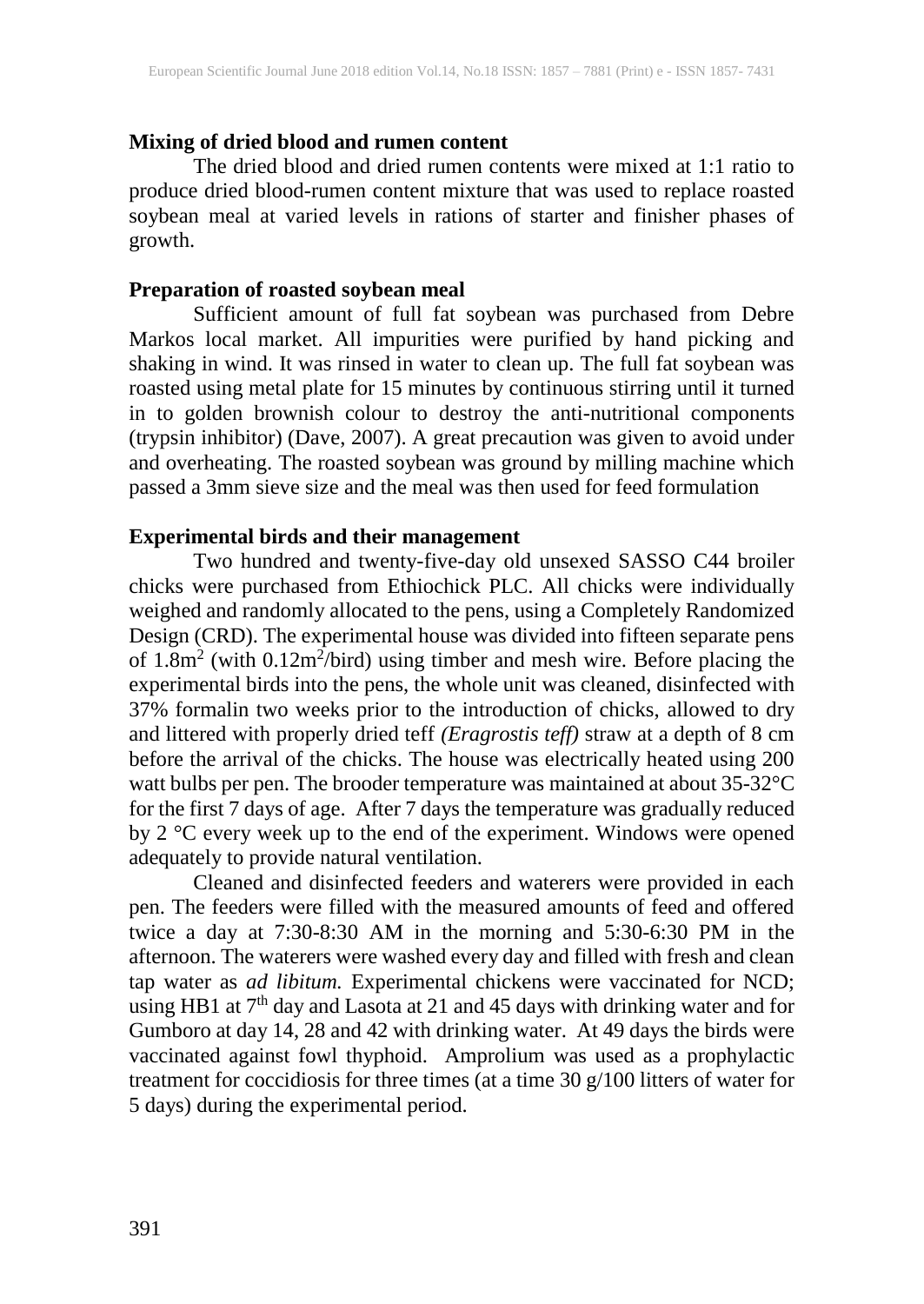#### **Treatments and experimental rations**

The feed ingredients used for this study were maize (*Zea mays*), wheat middling, noug (*Guizotia abyssinica*) seedcake, roasted soybean (*Glysine max*), a 1:1 ratio of dried blood rumen content mixture (DBRCM), vitamin premix, lysine, methionine, salt and limestone. The ingredients were milled to a sieve size of 3 mm and stored until required for the formulation of experimental rations.

The test diets for the starter phase (1-28 days) were formulated to be isocaloric and isonitrogenous containing 3000 kcal ME /kg DM and 23% CP and the finisher phase (29-56 days) contain 3200 kcal ME/kg and 20 % CP to meet the requirements of starter and finisher phases of broiler (NRC,1994). Rations were formulated based on the results of the chemical analysis of the feed ingredients, and the control diet was formulated to contain about 30% roasted soybean meals from the total ration. Therefore, based on 30% roasted soybean meal, the treatments contained in T1 (100% RSBM+0%DBRCM), T2 (80% RSBM+20% DBRCM), T3 (60% RSBM+40% DBRCM), T4 (40% RSBM+60% DBRCM) and T5 (20% RSBM+80% DBRCM). The experimental ration, containing graded levels of dried blood rumen content mixture as replacement of roasted soybean meal was formulated and fed for 56 days of experimental period.

#### **Measurements**

Feed offered and refusals were weighed and recorded every day throughout the experimental period to estimate the feed intake for each replicate and treatment. Feed intake was determined by difference from the quantity offered and refused daily. Dry matter intake was calculated by difference between offered and refusals on dry matter basis. The body weight of birds was weighed individually from each replicate at the beginning of the experiment and weekly till the end of the experiment. The total body weight gain was calculated by subtracting the initial body weight from the final weight of birds. Average daily weight gain (ADG) was calculated as body weight change divided by the number of experimental days. Feed conversion ratio (FCR) was calculated as unit weight of feed consumed per unit body weight change. Performance index (PI) was computed by dividing the mean body weight of broiler chicks to feed conversion ratio and multiplied by 100 (PI= (Body weight/FCR) \*100) (North, 1981). The mortality of birds was recorded throughout the experimental period, and mortality percentage was calculated by the number of chicks' dead from the total chicks entered in each treatment\* 100.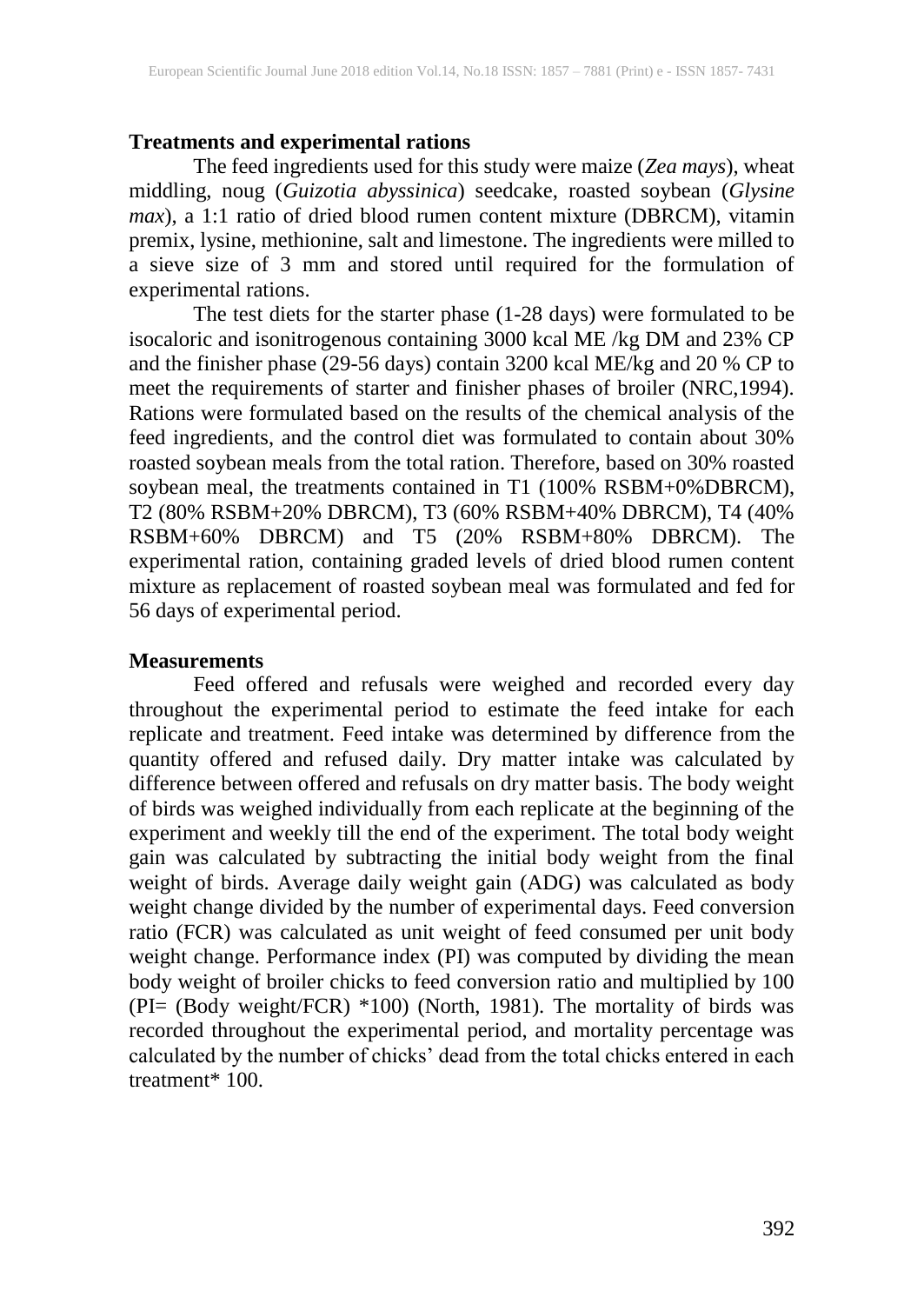#### **Chemical analysis of feed ingredients**

The representative samples were collected from each feed ingredient and taken to animal nutrition laboratory of the National Veterinary Institute (NVI) at Bishofitu, Ethiopia for chemical analysis before formulating the actual dietary treatments. In the same way, samples were taken from each treatment diet at each mixing for analysis. Also, samples were taken from refusals every day and kept in paper bags, and finally taken for chemical analysis. All samples were analysed for dry matter (DM), ether extract (EE), crude fiber (CF) and ash contents (A.O.A.C., 2000). Nitrogen was determined by Kjeldhal procedure and crude protein (CP) was calculated by multiplying N content by 6.25. The calcium content was determined by atomic absorption spectrometer after dry ashing. The metabolizable energy (ME) levels of feed ingredients was calculated using the formula,

ME (kcal/kg DM) = 3951 + 54.4 EE - 88.7 CF - 40.8 Ash (Wiseman, 1987).

## **Economic efficiency analysis**

Feed cost per unit gain was computed using the cost of feed consumed to attain a kilogram (kg) of body weight gain. The feed cost was calculated based on the cost of one kg commercial ration and DBRCM on the market. The cost of the control diet was calculated by the cost of one kg commercial ration in the available market by the total feed consumed. The cost of other treatments was calculated using cost proportions of a commercial ration and DBRCM percentage in the diet and multiplied by the total feed consumed during the experimental period. The feed cost per unit gain was considered in order to evaluate the effect of a new feed inclusion on net revenue of chicken sales.

In order to examine the economic advantage of replacing roasted soybean meal with dried blood rumen content mixture, economic efficiency (EE) was calculated as the ratio between income (price of weight gain) and the cost of feed consumed (Waheed and Eltaieb, 2005). The data were calculated that the price of one kg body weight of bird on selling time and the cost of feed used according to the prices available in local markets during the experimental period. The economic efficiency was calculated based on Waheed and Eltaieb (2005) formula as follows,

Price of total feed consumption  $(Birr) = Total feed consumption (kg)$ per bird X price/kg feed

Total revenue (Birr) = Total gain (kg)  $X$  price of one kg body weight on selling (Birr)

Net revenue (NR) (Birr) = Total revenue (Birr) from this gain–total feed cost for this gain

Economic efficiency (EE) =Net revenue /total feed cost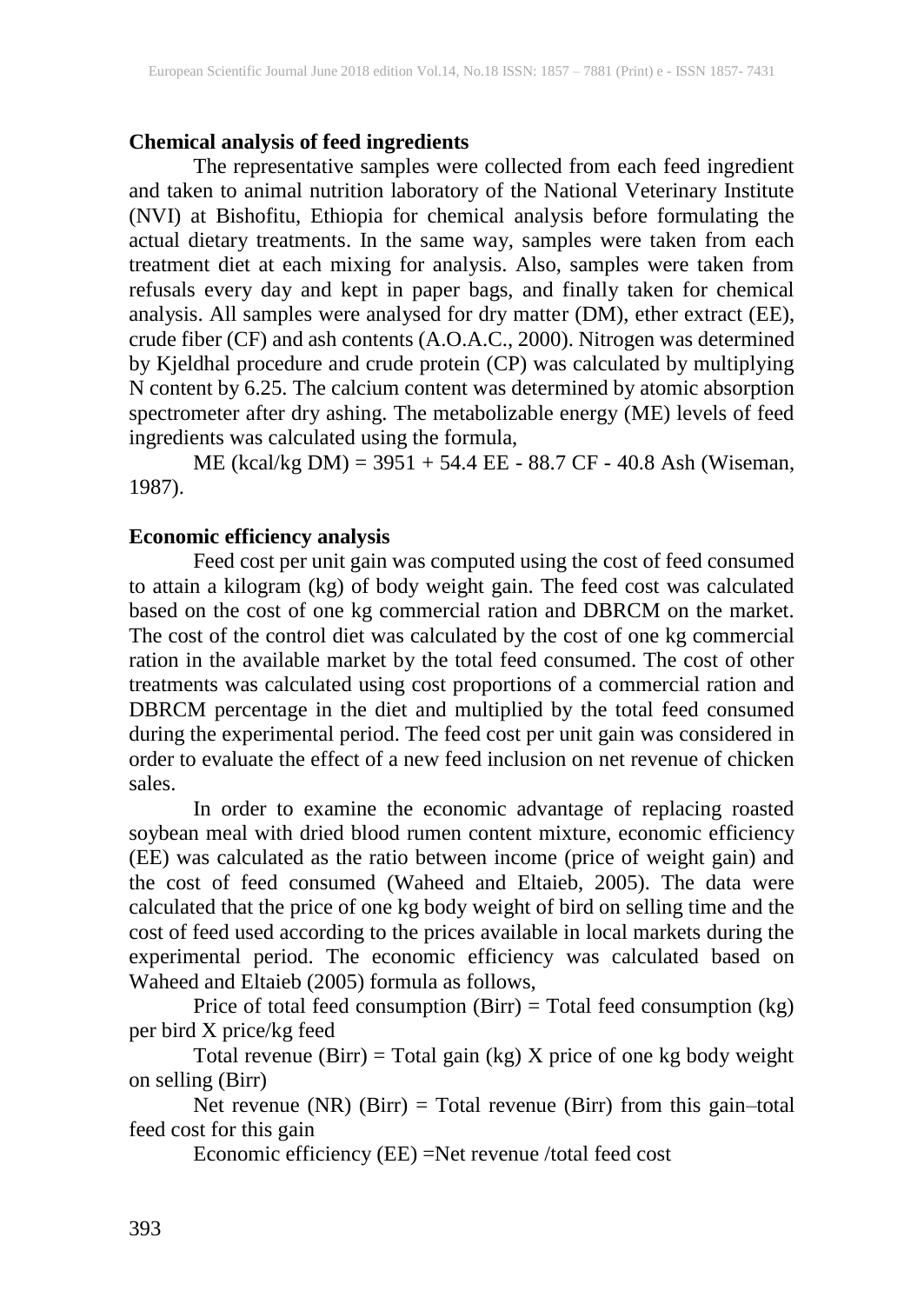Relative economic efficiency (REE) = Economic efficiency /control economic efficiency

#### **Statistical analysis**

All collected data during the feeding trial were subjected to analysis of variance (ANOVA) using the general linear model (GLM) procedure by Statistical Analysis Systems software (SAS, 2008) Version 9.2. When treatment effects were found to be significant (P<0.05), mean separation was undertaken using Tukey HSD test. All values were calculated on a pen average basis.

#### **Results**

The chemical composition of feed ingredients used for experimental diets is presented in Table 1.

**Table 1.** Chemical composition of feed ingredients used for preparing experimental diets as DM basis

| No     | <b>Feed type</b> | DM   | <b>MM</b> | CF    | CР    | ЕE    | Ca   | <b>NFE</b> | kcal ME/kg DM |
|--------|------------------|------|-----------|-------|-------|-------|------|------------|---------------|
|        | <b>DBRCM</b>     | 93.3 | 7.5       | 15.75 | 36.93 | 1.48  | l.43 | 31.64      | 2328.487      |
| ◠<br>∠ | Noug sees cake   | 94.6 | 8.88      | 23.35 | 38.46 | 7.27  | 2.47 | 16.64      | 1913.039      |
|        | White Maize      | 90.7 | 0.63      | .65   | 7.45  | 4.98  | .29  | 75.99      | 4049.853      |
| 4      | Soybean/Roasted/ | 96.8 | 5.65      | 14.77 | 32.17 | 13.29 | 2.07 | 30.92      | 3133.357      |
| 5      | Wheat Middling   | 90.3 | 3.06      | 6.53  | 17 72 | 4.21  | .66  | 58.78      | 3475.965      |

NOTE: DBRCM- Dried Blood Rumen Content Mixture; NSC- Noug Seed Cake; DM -Dry Matter; CP-Crude Protein; ME-Metabolizable Energy; CF-Crude Fiber; EE-Ether Extract; MM-Mineral Matter NFE-Nitrogen Free Extract; Ca-Calcium. kg-kilogram

#### **Feed ingredients of starter and finisher ration**

The feed ingredients and chemical composition of the five dietary treatment groups of starter and finisher ration is present in Table 2.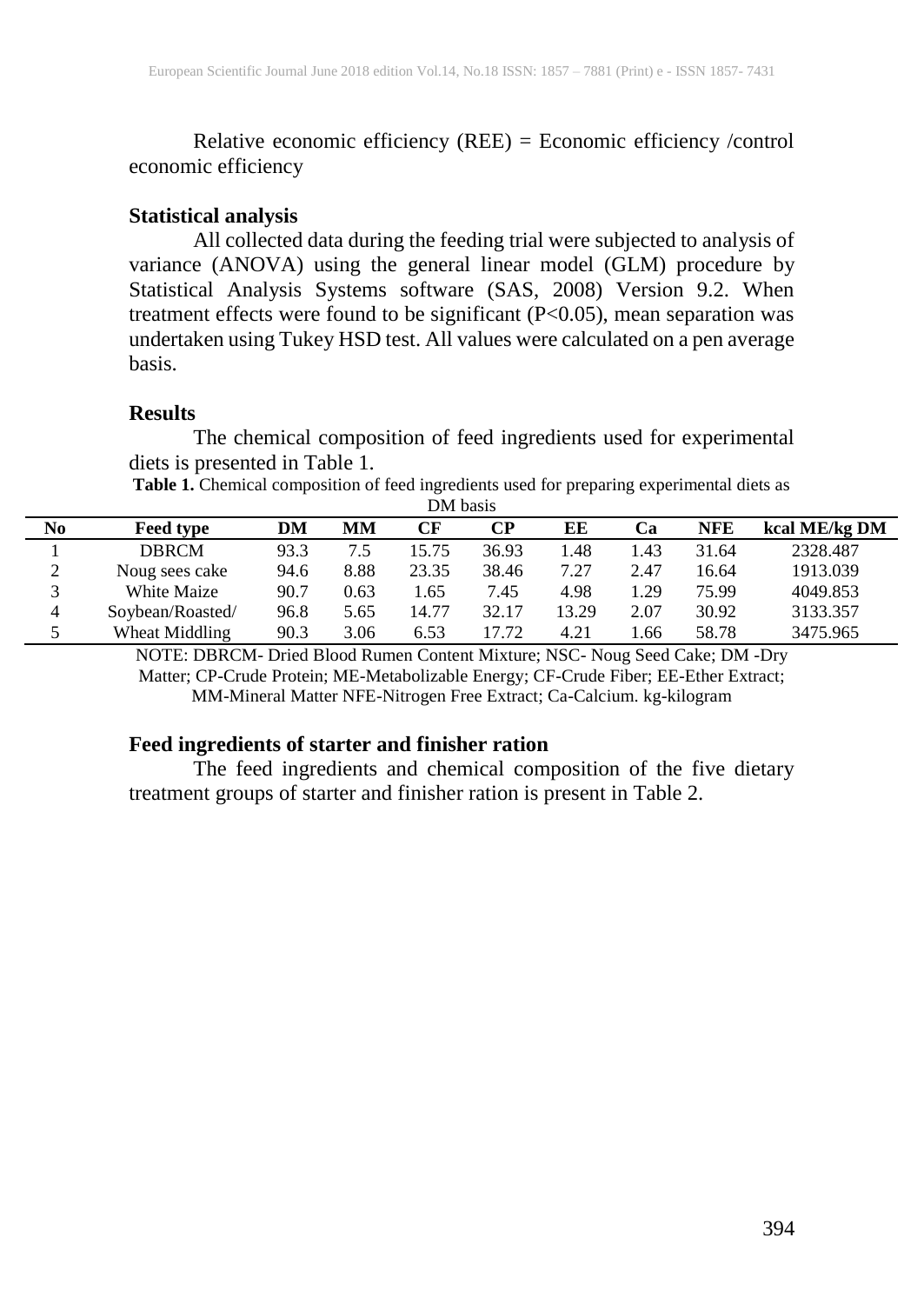| and chemical composition of the treatment groups |                       |                |                |                |                |                  |                        |                |                |                |
|--------------------------------------------------|-----------------------|----------------|----------------|----------------|----------------|------------------|------------------------|----------------|----------------|----------------|
| <b>Ingredients %</b>                             | <b>Starter ration</b> |                |                |                |                |                  | <b>Finisher ration</b> |                |                |                |
|                                                  | T1                    | T <sub>2</sub> | T <sub>3</sub> | T <sub>4</sub> | T <sub>5</sub> | T <sub>1</sub>   | T <sub>2</sub>         | T <sub>3</sub> | T <sub>4</sub> | T <sub>5</sub> |
| <b>RSBM</b>                                      | 30                    | 24             | 18             | 12             | 6              | 30               | 24                     | 18             | 12             | 6              |
| <b>DBRCM</b>                                     | $\boldsymbol{0}$      | 6              | 12             | 18             | 24             | $\boldsymbol{0}$ | 6                      | 12             | 18             | 24             |
| Maize                                            | 34.2                  | 36.6           | 35.2           | 36.1           | 36.2           | 40.7             | 42.2                   | 43.2           | 45.5           | 46.0           |
| <b>NSC</b>                                       | 24.4                  | 24.7           | 21.8           | 21.5           | 20.6           | 13.8             | 12.5                   | 12.4           | 11.7           | 9.9            |
| Wheat middling                                   | 8.8                   | 6.1            | 10.4           | 9.8            | 10.6           | 12.7             | 12.7                   | 11.8           | 10.2           | 11.5           |
| Limestone                                        | 1.2                   | 1.2            | 1.2            | 1.2            | 1.2            | 1.2              | 1.2                    | 1.2            | 1.2            | 1.2            |
| Vitamin premix                                   | 0.5                   | 0.5            | 0.5            | 0.5            | 0.5            | 0.5              | 0.5                    | 0.5            | 0.5            | 0.5            |
| Salt                                             | 0.5                   | 0.5            | 0.5            | 0.5            | 0.5            | 0.5              | 0.5                    | 0.5            | 0.5            | 0.5            |
| Lysine                                           | 0.2                   | 0.2            | 0.2            | 0.2            | 0.2            | 0.2              | 0.2                    | 0.2            | 0.2            | 0.2            |
| Methionine                                       | 0.2                   | 0.2            | 0.2            | 0.2            | 0.2            | 0.2              | 0.2                    | 0.2            | 0.2            | 0.2            |
| <b>Total</b>                                     | <b>100</b>            | 100            | 100            | 100            | 100            | 100              | 100                    | 100            | 100            | <b>100</b>     |
| $CP$ (% DM)                                      | 23.1                  | 23.2           | 23.1           | 23.2           | 23.3           | 20.2             | 20.1                   | 20.3           | 20.2           | 20.1           |
| $ME$ (kcal/ $Kg$ )                               | 3097.7                | 3058.5         | 3047.5         | 3009.1         | 2975.4         | 3293.7           | 3281.3                 | 3240.3         | 3216.2         | 3198.9         |
| DM)                                              |                       |                |                |                |                |                  |                        |                |                |                |
| $CF$ (% DM)                                      | 5.2                   | 5.1            | 5.4            | 5.3            | 5.1            | 6.4              | 6.2                    | 6.1            | 6.3            | 6.2            |
| $MM$ (% DM)                                      | 8.5                   | 8.6            | 8.4            | 8.3            | 8.5            | 9.3              | 9.6                    | 9.5            | 9.3            | 9.4            |
| $EE$ (% DM)                                      | 5.4                   | 5.2            | 5.3            | 5.1            | 5.4            | 5.6              | 5.5                    | 5.4            | 5.3            | 5.2            |
| $NFE$ (% DM)                                     | 57.8                  | 57.9           | 57.8           | 58.1           | 57.7           | 58.5             | 58.6                   | 58.7           | 58.9           | 59.1           |
| Ca (% DM)                                        | 1.2                   | 1.1            | 1.3            | 1.4            | 1.2            | 0.84             | 0.82                   | 0.86           | 0.85           | 0.81           |

**Table 2**. Proportion of ingredients used in formulating broiler starter and finisher rations,

Note:RSBM=Roasted Soybean Meal; DBRCM=Dried Blood Rumen Content Mixture;NSC  $=$  Noug Seed Cake; T1=0%DBRCM +100%RSBM, T2=20%DBRCM +80%RSBM; T3=40 %DBRCM+60%RSBM;T4=60%DBRCM+40%RSBM;T5=80%DBRCM +20%RSBM; DM =Dry Matter; CP=Crude Protein; ME=Metabolizable Energy; CF=Crude Fiber; EE=Ether Extract; NFE=Nitrogen Free Extract; Ca=Calcium. Vitamin premix = 25 kg Broiler premix contains, Vitamin A 1000 000 IU, Vitamin D3 200 000 IU. Vitamin E 1000 mg, Vitamin K3 225 mg, Vitamin B1 125 mg, Vitamin B2 500 mg, Vitamin B3 1375 mg, Vitamin B6 125mg, Vitamin B12 2 mg, Vitamin PP (niacin) 4, 000 mg, Folic Acid, 100 mg, choline chloride 37,500 mg, Calcium 29.7 %, Iron 0.4 %, Copper 0.05 %,Manganese 0.6 %, Zinc 0.7%, Iodine 0.01 % Selenium 0.004 %

## **Dry matter intake, body weight change, feed conversion ratio of SASSO C44 broiler chicks**

Dry matter intake, body weight change, feed conversion ratio of SASSO C44 broiler chicks fed a diet containing graded levels of dried blood rumen content mixture as a replacement of roasted soybean meal is presented in Table 3. When birds fed a diet containing DBRCM had no a significant difference (P≥0.05) in daily DM intake compared with the control group during the starter phase. However, the lowest (P<0.05) DM intake was observed birds fed on 80% DBRCM (T5) compared with other treatment groups in finisher and the whole growth period. The lowest (P<0.05) body weight gain was observed when birds fed a diet containing 80% DBRCM in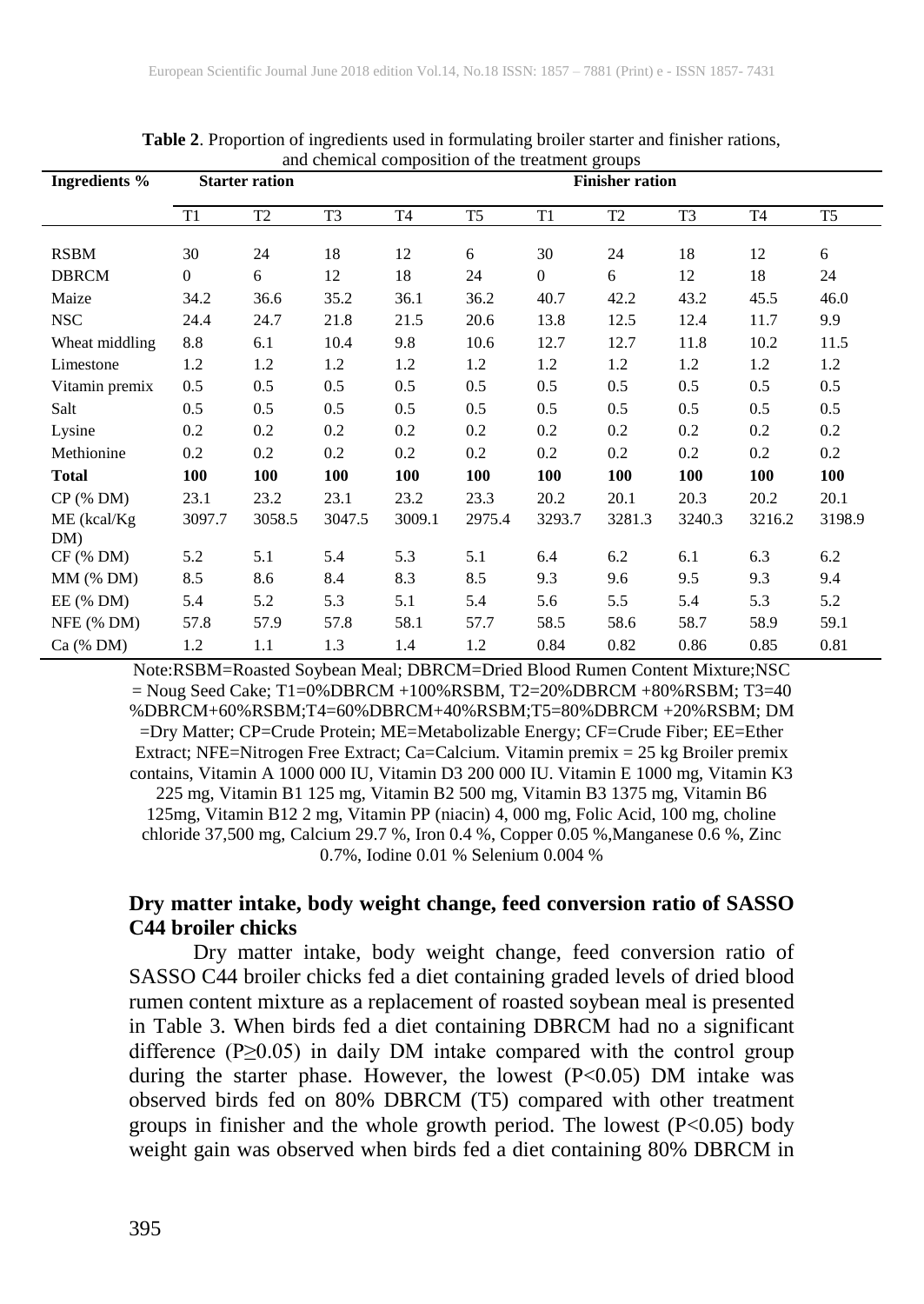starter phase. Statistically there was no a significant difference (P≥0.05) in body weight gain among dietary treatment groups in both finisher and the entire experimental period. There was no any significant difference (P≥0.05) in FCR through starter, finisher and entire experimental period among the treatment groups.

**Table 3.** Dry matter intake, body weight change, feed conversion ratio and mortality rate of SASSO C44 broiler chicks during starter phase (1-28 days), finisher phase (29-56days) and enter experiment (1-56days)

| Parameters<br><b>Experimental Diets</b><br>T <sub>2</sub><br>T1<br>T <sub>3</sub><br>T <sub>4</sub><br>T <sub>5</sub><br><b>SEM</b><br>P-value<br><b>Starter Phase</b>           |  |
|----------------------------------------------------------------------------------------------------------------------------------------------------------------------------------|--|
|                                                                                                                                                                                  |  |
|                                                                                                                                                                                  |  |
|                                                                                                                                                                                  |  |
| 38.5<br>39.9<br>40.3<br>38.6<br>0.282<br>0.051<br>Mean daily DM intake (g/bird)<br>40.4                                                                                          |  |
| $1117.6^{ab}$<br>$1128.6^{ab}$<br>$1081.5^{ab}$<br>1130.9 <sup>a</sup><br>1076.6 <sup>b</sup><br>Mean total DM intake (g/bird)<br>7.907<br>0.047                                 |  |
| $41.2^{\rm a}$<br>41.3 <sup>a</sup><br>$41.0^{\rm a}$<br>41.3 <sup>a</sup><br>$41.5^{\rm a}$<br>0.406<br>0.998<br>Initial bodyweight(g)                                          |  |
| 729.4ab<br>753.8 <sup>ab</sup><br>768.8 <sup>ab</sup><br>696.3 <sup>b</sup><br>10.451<br>0.034<br>Mean final body weight $(g)$<br>772.4a                                         |  |
| 26.0 <sup>ab</sup><br>$24.6^{ab}$<br>$25.5^{ab}$<br>$23.4^{b}$<br>0.033<br>$26.1^{\rm a}$<br>0.374<br>Mean daily weight $gain(g/bird)$                                           |  |
| 688.1 <sup>ab</sup><br>$712.8^{ab}$<br>655.1 <sup>b</sup><br>0.033<br>730.9 <sup>a</sup><br>$727.7$ <sup>ab</sup><br>10.474<br>Mean total gain $(g)$                             |  |
| 1.5 <sup>a</sup><br>1.5 <sup>a</sup><br>1.6 <sup>a</sup><br>1.5 <sup>a</sup><br>1.6 <sup>a</sup><br>0.020<br>0.153<br>FCR $(g$ DMI I/g gain)                                     |  |
| Finisher phase                                                                                                                                                                   |  |
| 116.4 <sup>a</sup><br>119.1 <sup>a</sup><br>116.9 <sup>a</sup><br>111.8 <sup>b</sup><br>0.001<br>Mean daily DM intake (g/bird)<br>$116.2^a$<br>0.680                             |  |
| Mean total DM intake (g/bird)<br>3253.4 <sup>a</sup><br>3259.6 <sup>a</sup><br>3333.7 <sup>a</sup><br>3272.6 <sup>a</sup><br>3130.7 <sup>b</sup><br>19.093<br>0.001              |  |
| $729.4^{ab}$<br>753.8 <sup>ab</sup><br>Initial bodyweight $(g)$<br>$768.8^{ab}$<br>696.3 <sup>b</sup><br>0.034<br>$772.4^{\rm a}$<br>10.451                                      |  |
| 0.203<br>Mean final body weight $(g)$<br>$1713.4^{\rm a}$<br>$1783.1^{a}$<br>1811.3 <sup>a</sup><br>1773.7 <sup>a</sup><br>$1521.1^a$<br>41.612                                  |  |
| 33.6 <sup>a</sup><br>36.2 <sup>a</sup><br>$38.6^{\rm a}$<br>$36.4^{\rm a}$<br>$29.5^{\rm a}$<br>0.363<br>Mean daily weight gain(g/bird)<br>1.414                                 |  |
| 1081.9 <sup>a</sup><br>Mean total gain $(g)$<br>941.0 <sup>a</sup><br>$1014.3^{\rm a}$<br>1019.9 <sup>a</sup><br>824.8 <sup>a</sup><br>0.360<br>39.604                           |  |
| 3.4 <sup>a</sup><br>3.1 <sup>a</sup><br>3.2 <sup>a</sup><br>3.8 <sup>a</sup><br>0.513<br>3.5 <sup>a</sup><br>0.125<br>FCR $(g DM I/g gain)$<br><b>Entire Experimental Period</b> |  |
| 75.8 <sup>b</sup><br>Mean daily DM intake (g/bird)<br>80.4 <sup>a</sup><br>$78.5^{ab}$<br>78.9 <sup>a</sup><br>0.443<br>0.004<br>$79.0^{\circ}$                                  |  |
| Mean total DM intake (g/bird)<br>4502.5 $a$<br>4392.7 <sup>ab</sup><br>$4245.8^{b}$<br>0.005<br>4424.6 <sup>a</sup><br>4417.1 <sup>a</sup><br>24.780                             |  |
| Initial bodyweight(g)<br>41.2 <sup>a</sup><br>41.3 <sup>a</sup><br>41.0 <sup>a</sup><br>41.3 <sup>a</sup><br>0.407<br>0.998<br>$41.5^{\rm a}$                                    |  |
| 1783.1 <sup>a</sup><br>1811.3 <sup>a</sup><br>1521.1 <sup>a</sup><br>0.203<br>Mean final body weight(g)<br>1713.4 <sup>a</sup><br>1773.7 <sup>a</sup><br>41.613                  |  |
| 31.6 <sup>a</sup><br>26.4 <sup>a</sup><br>29.9 <sup>a</sup><br>31.1 <sup>a</sup><br>31.0 <sup>a</sup><br>0.203<br>Mean daily weight gain(g/bird)<br>0.745                        |  |
| 1741.9 <sup>a</sup><br>Mean total gain $(g)$<br>1671.9 <sup>a</sup><br>1770.0 <sup>a</sup><br>1732.6 <sup>a</sup><br>1479.9 <sup>a</sup><br>41.741<br>0.205                      |  |
| 2.7 <sup>a</sup><br>2.6 <sup>a</sup><br>FCR(gDMI I/g gain)<br>2.6 <sup>a</sup><br>$2.5^{\rm a}$<br>2.9 <sup>a</sup><br>0.058<br>0.465                                            |  |

Means with a different superscript in a row are significantly different (P< 0.05);DMI-Dry Matter Intake; g- gram; FCR-Feed Conversion Ratio; SEM-Standard Error of the Mean;T1- 0%DBRCM+100%RSBM; T2-20% DBRCM +80%RSBM; T3 40% DBRCM +60%RSBM ; T4-60% DBRCM + 40% RSBM; T5-80% DBRCM+20%RSBM

#### **Performance index**

The performance index of broilers fed diets containing graded levels of DBRCM as replacement for roasted soybean meal is presented in Table 4. There was no statistical difference ( $P \ge 0.05$ ) in performance index during the starter phase, finisher phase and the entire experimental period. The mean mortality was not influenced (P≥0.05) across the treatment groups.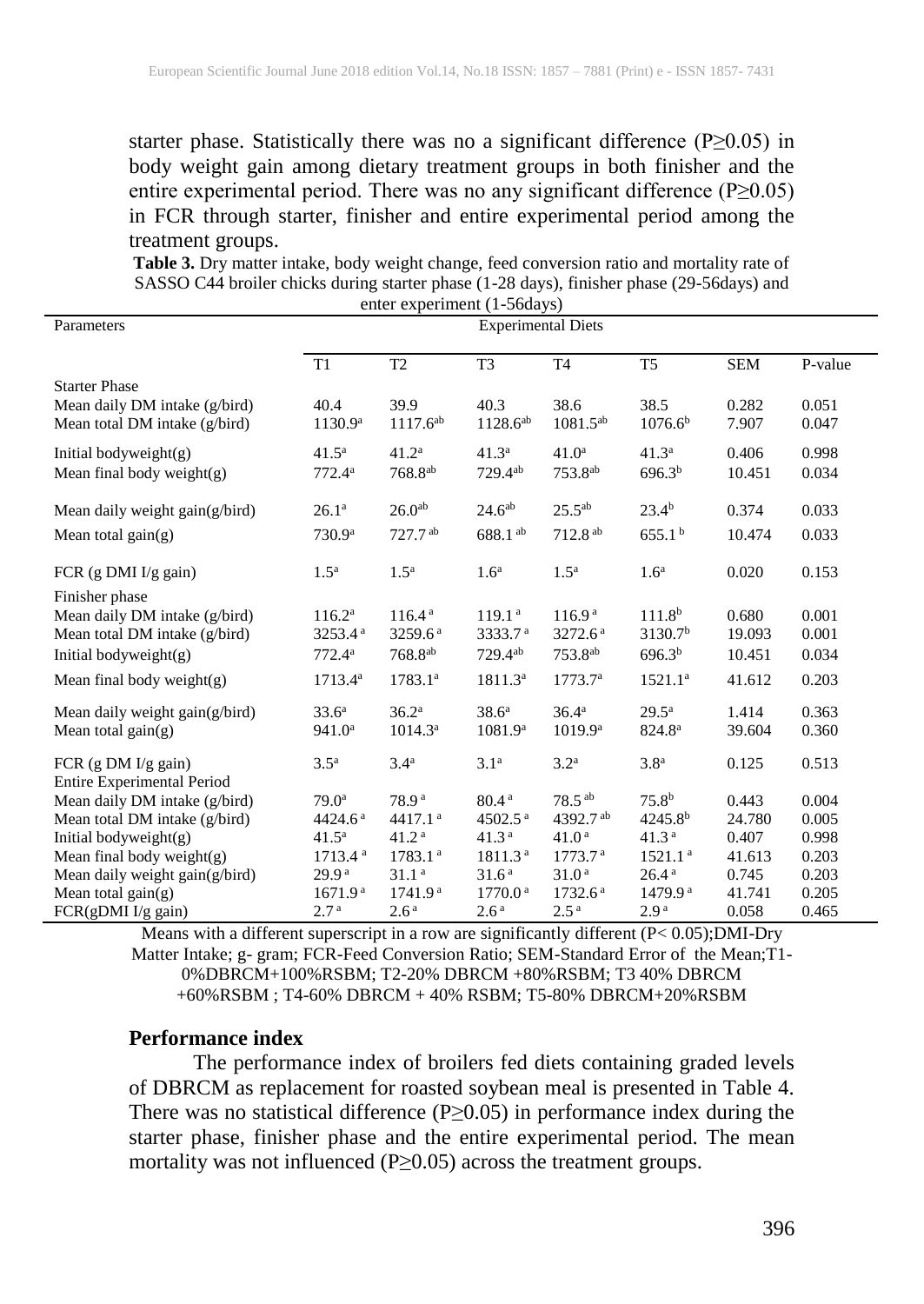|                     |                | Experimental diets |       |                |                |            |           |
|---------------------|----------------|--------------------|-------|----------------|----------------|------------|-----------|
| Performance index   | T <sub>1</sub> | T <sub>2</sub>     | T3    | T <sub>4</sub> | T <sub>5</sub> | <b>SEM</b> | P         |
|                     |                |                    |       |                |                |            |           |
| Starter phase       | 50.12          | 50.11              | 44.50 | 49.79          | 42.40          | 1.328      | 0.181     |
| Finisher phase      | 49.78          | 57.05              | 58.50 | 55.33          | 40.12          | 3.311      | 0.419     |
| Entire experiment   | 64.83          | 70.50              | 70.92 | 70.31          | 53.24          | 3.136      | 0.358     |
| Number of mortality | $\overline{c}$ | $\Omega$           | 1     | $\overline{c}$ | 3              | $\approx$  | $\approx$ |
| Mean mortality      | 0.7            | 0.0                | 0.3   | 0.7            | 1.0            | 0.133      | 0.212     |
| Mortality %         | 4.44           | 0.0                | 2.22  | 4.44           | 6.66           | $\approx$  | $\approx$ |
| Survival %          | 95.56          | 100                | 97.78 | 95.56          | 93.34          | $\approx$  | $\approx$ |

**Table 4.** Performance index of broilers fed diets containing graded levels of DBRCM during starter phase (1-28 days), finisher phase (29-56 days) and the enter experimental period (1- 56 days)

Note: T1=0%DBRCM +100%RSBM; T2=20% DBRCM +80%RSBM; T3=40% DBRCM +60% RSBM; T4=60% DBRCM + 40% RSBM; T5=80% DBRCM+20%RSBM;

SEM-Standard Error of the Mean

Performance index (PI)= (Body Weight in kg /FCR) \*100

#### **Economic efficiency (EE)**

The economic efficiency of the experimental ration is presented in Table 5. There was a difference  $(P<0.05)$  in a kilogram of feed cost among treatment rations. T1 had the highest (P<0.05) and T5 the lowest (P<0.05) cost per kilogram feed. Feed cost per kilogram gain was the highest (P<0.05) for T1 and the lowest (P<0.05) for T4 and T5. Significant difference (P<0.05) was observed among treatment groups in the cost of total feed consumed. Birds in T1 had the highest  $(P<0.05)$  and those in T5 the lowest  $(P<0.05)$  cost of total feed consumed. The highest (P<0.05) economic efficiency was observed for birds fed on T4 and T5 and the lowest economic efficiency for birds on T1. The highest relative economic efficiency was observed for birds in T4 and T5.

| Table 5. Economic efficiency of diets containing graded levels of DBRCM as a |  |  |
|------------------------------------------------------------------------------|--|--|
|------------------------------------------------------------------------------|--|--|

| replacement for foasted sovbeam mean |                    |                    |                   |                    |                    |            |       |  |  |  |
|--------------------------------------|--------------------|--------------------|-------------------|--------------------|--------------------|------------|-------|--|--|--|
| <b>Experimental Diets</b>            |                    |                    |                   |                    |                    |            |       |  |  |  |
| Parameters                           |                    |                    |                   |                    |                    |            |       |  |  |  |
|                                      | T1                 | T <sub>2</sub>     | T3                | T4                 | T <sub>5</sub>     | <b>SEM</b> | P     |  |  |  |
|                                      |                    |                    |                   |                    |                    |            |       |  |  |  |
| Mean final body weight (kg)          | 1.71 <sup>a</sup>  | 1.78 <sup>a</sup>  | 1.81 <sup>a</sup> | 1.77 <sup>a</sup>  | 1.52 <sup>a</sup>  | 41.613     | 0.203 |  |  |  |
| Feed cost/kg                         | 6.54 <sup>a</sup>  | 6.04 <sup>b</sup>  | 5.60 <sup>c</sup> | 5.10 <sup>d</sup>  | 4.64 <sup>e</sup>  | 0.179      | 0.009 |  |  |  |
| Total feed consumed/as feed          | 4.86 <sup>a</sup>  | 4.87 <sup>a</sup>  | 4.91 <sup>a</sup> | 4.83 <sup>a</sup>  | 4.64 <sup>b</sup>  | 0.027      | 0.001 |  |  |  |
| basis/                               |                    |                    |                   |                    |                    |            |       |  |  |  |
| Feed cost/ Kg gain)                  | 19.09 <sup>a</sup> | $17.14^{ab}$       | $15.59^{ab}$      | 14.24 <sup>b</sup> | 14.58 <sup>b</sup> | 0.569      | 0.021 |  |  |  |
| Total feed cost (ETH Birr/bird)      | 31.82 <sup>a</sup> | 29.44 <sup>b</sup> | $27.52^{\circ}$   | 24.63 <sup>d</sup> | $21.56^e$          | 0.964      | 0.001 |  |  |  |
| Total Revenue (ETH Birr)             | 100.31             | 104.52             | 106.20            | 103.96             | 88.79              | 2.504      | 0.164 |  |  |  |
| Net Revenue (ETH Birr)               | 68.50              | 75.08              | 78.68             | 79.33              | 67.24              | 2.314      | 0.340 |  |  |  |
|                                      |                    |                    |                   |                    |                    |            |       |  |  |  |

replacement for roasted soybean meal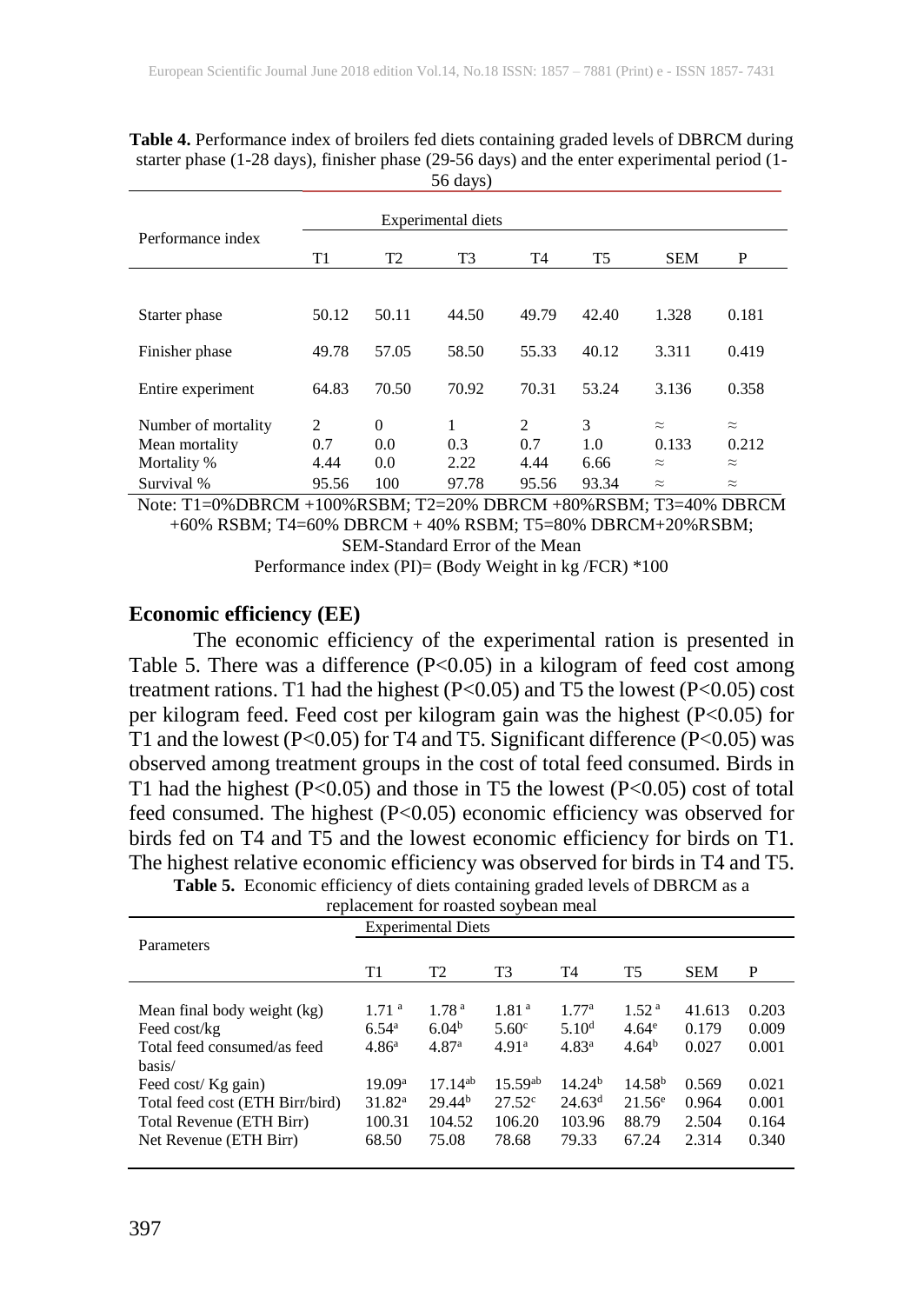| Economic efficiency                                                                         | 2.16 <sup>b</sup> | $2.55^{ab}$ | 2.86 <sup>ab</sup> | 3.22 <sup>a</sup> | 3.12 <sup>a</sup> | 0.124     | 0.010     |  |  |
|---------------------------------------------------------------------------------------------|-------------------|-------------|--------------------|-------------------|-------------------|-----------|-----------|--|--|
| Relative economic efficiency                                                                |                   | 1.18        | 1.32               | 1.49              | 1.44              | $\approx$ | $\approx$ |  |  |
| Note: Means with a different superscript in a row are significantly different $(P< 0.05)$ ; |                   |             |                    |                   |                   |           |           |  |  |
| T1=0% DBRCM +100%RSBM; T2=20% DBRCM +80%RSBM; T3=40% DBRCM                                  |                   |             |                    |                   |                   |           |           |  |  |
| +60%RSBM; T4=60% DBRCM + 40% RSBM; T5=80% DBRCM + 20%RSBM; SEM-                             |                   |             |                    |                   |                   |           |           |  |  |
| Standard Error of the Mean; kg-kilogram; 1Birr = 0.045 USD                                  |                   |             |                    |                   |                   |           |           |  |  |
| Total revenue (Birr) = Total gain (Kg) X price of one kg body weight on selling (60 ETB     |                   |             |                    |                   |                   |           |           |  |  |
| Birr)                                                                                       |                   |             |                    |                   |                   |           |           |  |  |
| Net revenue $\equiv$ Total revenue from the gain $=$ total feed cost (Birr)                 |                   |             |                    |                   |                   |           |           |  |  |

 $=$  1 otal revenue from the gain – total feed cost (Birr) Economic efficiency =Net Revenue /total feed cost

Relative economic efficiency=Economic efficiency/control economic efficiency

#### **Discussions**

The results related to DMI of Sasso C44 broiler chicks were in line with the report of Adenui and Balogun (2003), a non-significant difference in dry matter intake by pullets on a 10% bovine blood rumen content mixture (BBRCM) diet and those on a control diet without BBRCM. The results of the current study disagreed with the report of Olukayode *et al.* (2008) who noted a higher feed intake for chicks fed a diet containing 10% sun dried rumen content blood meal than chicks fed a diet containing 15% sun dried rumen content blood meal (SDRBM). Shim *et al.* (1989) and Pond (1989) reported that feed intake to be higher on fibrous diets, which substantiated the higher feed intake of pullets on 20% BBRCM diet. However, when the inclusion level was increased to 80% DBRCM, the DMI was reduced, probably due to increasing fibrousness of the diets as the inclusion level of DBRCM was increased. Bolarinwa (1998) reported that the increased inclusion level of SDRBM increases the fiber content, which limited feed utilization in poultry production. Other than the fiber content, Onu *et al.* (2011) reported that the reduced intake of the birds on high inclusion level of BBRCM in diets could also be attributed to depressed appetite resulting from the unpleasant smell of the diets. Odunsi (2003) also reported that the high-level inclusion of blood meal and / or rumen content would result in unpleasant odour and make it less palatable to birds causing a depression in consumption. The same author stated that, the diets became darker in colour and the odor more bring out with an increase in BBRDM. The combination of these two factors will negatively influence palatability resulting in low consumption.

The result of the current study using DBRCM for Sasso C44 broilers confirmed the report of Olukayode *et al.* (2008) who noted that final body weight and body weight gain were superior for birds fed 10% SDRBM compared with all other diets in both the finisher phase and the entire period. Similar results were observed by Esonu *et al.* (2011), who reported that the body weight gain of the birds was numerically increased linearly up to 10% inclusion level of FBBRCM and then decreasing trend was observed. The results were in disagreement with the finding of Onu *et al.* (2011) who noted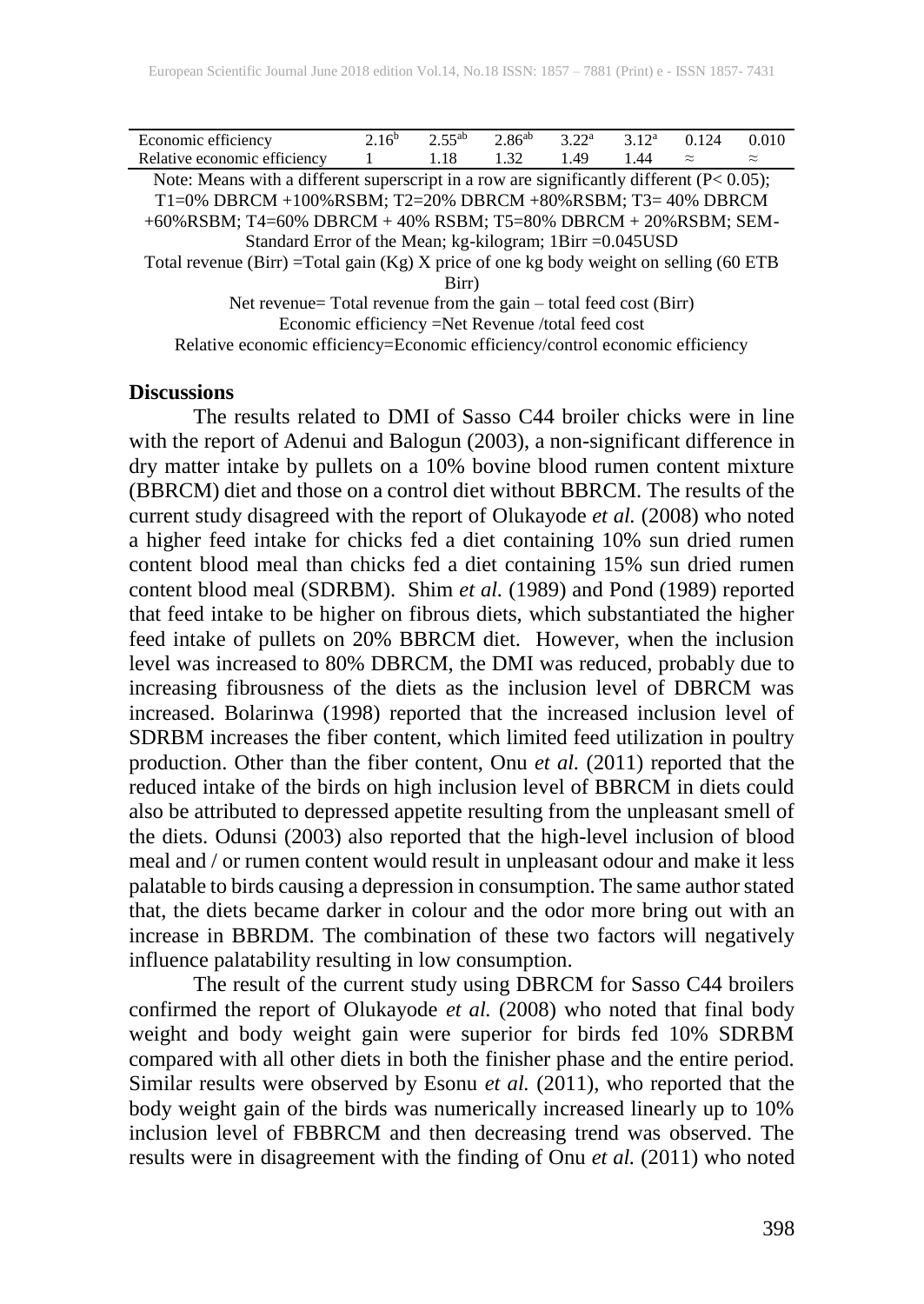a linearly increased body weight gain with increasing level of bovine blood rumen content meal of broilers.

The improved weight gain of birds fed BBRCM diets could be attributed to a higher protein content of the diets which were efficiently metabolized for growth (Onu *et al.,* 2011). According to Esonu *et al.* (2004), chicks have difficulties to utilize high fibre diets when the inclusion level is increased and adult birds utilize high fibre materials than chicks. So that the finisher birds could tolerate DBRCM diets better than the starter chicks in the current study, because at this stage, they have a more developed gastro intestinal tract to handle the fibre contents of the diets (Esonu *et al.,* 2004). Due to this reason, a similar final body weight and body weight gain was observed in finisher and the entire experimental period up to 80% DBRCM inclusion level.

The inclusion of DBRCM up to 80% for the replacement of RSBM didn't affect the feed conversion ratio in both growth phases. This was in conformity with the report of Esonu *et al.* (2011) who noted no differences among the groups, fed diets containing different levels of fermented bovine blood rumen digesta (FBBRD). However, the contradictory results were reported by Onu *et al.* (2011), where improvement in feed conversion ratio of birds was achieved as the level of BBRCM inclusion in the diets increased in finisher phases. Similarly, the opposite results were observed in the report of Adeniji and Balogun (2002) and Odunsi (2003), where a significant difference in FCR of birds fed different levels of blood rumen content mixtures was observed. Pond *et al.,* (1989) reported that the lowest feed conversion ratio of broiler chicks fed a diet containing 6% of BBRCM inclusion in both growth periods might be related with a high fiber content of the diets since diets with high fibre contents reduce FCR. The performance index was not influenced by the inclusion of dried blood rumen content mixture as replacement of roasted soybean meal though out the experimental period in both growth phases.

The results related to EE agrees with the report of Onu *et al.* (2011), the reduction in the cost of diets containing higher levels of bovine blood rumen content mixture (BBRCM) was observed, because the cost per kilogram of processed BBRCM was by far cheaper than soybean meal. The same results were reported by Olukayode *et al.* (2008), who indicated that feed cost per unit weight gain was lower for all SDRBM diets than the SDRBMfree diet. The results were also in agreement with Esonu *et al.* (2011), who reported that the dietary inclusion of fermented bovine blood rumen digesta (FBBRD) reduced cost of producing a kilogram of feed which is reflected in the cost of a kg of meat produced. Adenui and Balogun (2003) reported that for pullets fed different levels of BBRCM, a reduction in the price of feed was observed with the increase in the levels of BBRCM in the test diets. The reduction in the price of feed with increase in the level of BBRCM in the diet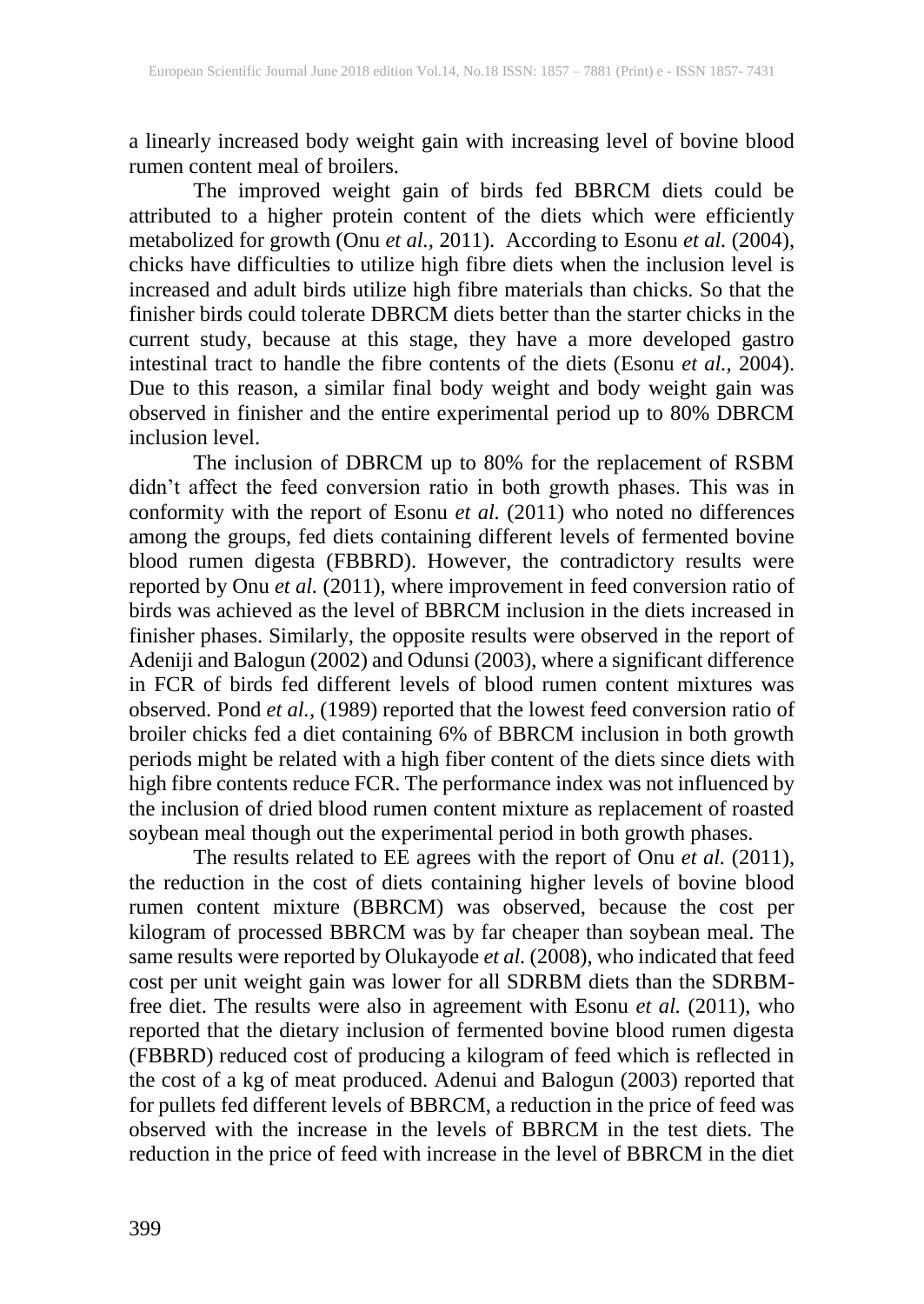was a result of the cheap price per kg of the BBRCM. The BBRCM can still be far cheaper compared with prices of most conventional protein supplements available.

## **Conclusions**

Dried blood rumen content mixture didn't affect the-health of Sasso C44 broiler chicks during the starter and finisher phases. Hence, it could safely replace roasted soybean meal up to 60% for starter and up to 80% for finisher phases of broiler feeding to maximize the economic efficiency of the production without affecting the body weight gain, feed conversion ratio and performance index of birds. As a result, dried blood and rumen content mixture could be considered as an important and cheap non-conventional feed ingredient for economical feeding of chickens in general and Sasso C44 broilers in particular without affecting their performance index.

## **Acknowledgment**

The authors are especially acknowledged to Debre Markos University and College of Veterinary Medicine and Agriculture, Addis Ababa University for their financial support and providing us with a good environment to complete study.

## **References:**

- 1. Addo A., Bart-Plange A. and Akowuah J. O. (2012): Particle Size Evaluation of Feed Ingredient Produced in the Kumasi Metropolis, Ghana. ARPN Journal of Agricultural and Biological Science , 7(3):177-181
- 2. Adeniji A. A. and Balogun O. O. (2002): Utilization of Flavour Treated Blood-Rumen Content Mixture in the Diet of Laying Hens. Nigeria Journal Animal Production 29(1): 34-39
- 3. Adeniji A. A. and Jimoh A. (2007): Effects of Replacing Maize with Enzyme- Supplemented Bovine Rumen Content in the Diets of Pullet Chicks. International Journal of Poultry Science. 6 (11): 814-817
- 4. Adenui A. A. & Balogun O. O. (2003): Influence of Bovine Blood-Rumen Content Meal In The Diets of Growing Pullets on Their Subsequent Laying Performance. Department of Animal Production, University of Ilorin, Nigeria, Ghana. journal of Agricultural sciences 6: 47-51.
- 5. Bisrat Gebremichael Urgessa (2013): Defect Assessment of Ethiopian Hide and Skin: The Case of Tanneries in Addis Ababa and Modjo, Ethiopia, Ethiopian Leather Industry Development Institute (LIDI), Addis Ababa, Ethiopia. Global Veterinaria 11 (4): 395-398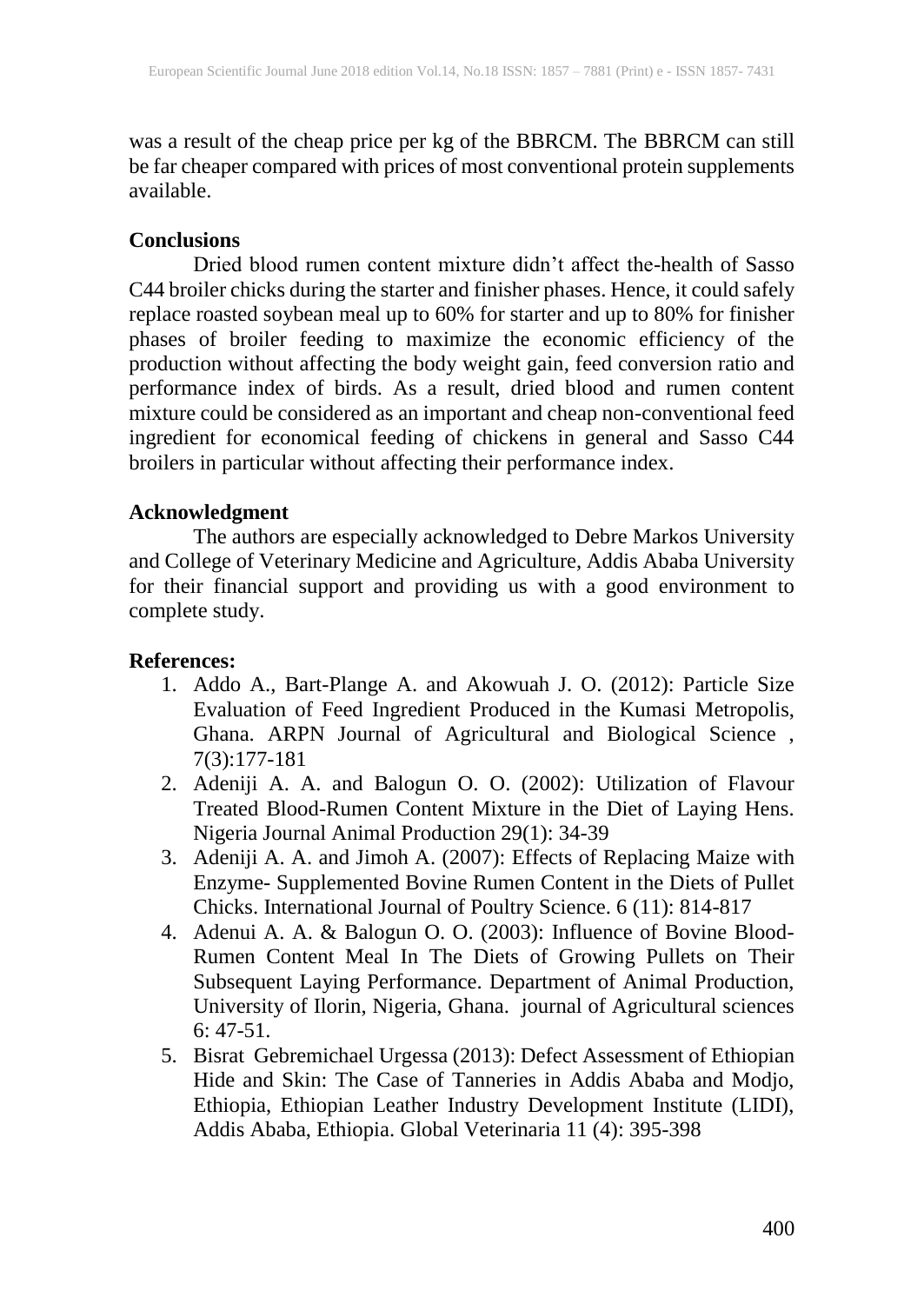- 6. Bolarinwa B. B. (1998): Evaluation and Optimum Use of Fibrous Ingredients in The Diets Of Broilers. Ph.D.Thesis, University of Ibadan, Ibadan, Nigeria.
- 7. Catootjje Lusje Nalle (2009): Nutritional Evaluation of Grain Legumes for Poultry. PhD Dissertation in Poultry Nutrition submitted to At Massey University, Palmerston North, New Zealand PP 1-2
- 8. CSA (Central Statistical Agency) (2013): Livestock Statistics 2013. CSA, Federal Democratic Republic of Ethiopia, Addis Ababa, Ethiopia
- 9. Dave Wilson (2007): Soybeans roasting on an open fire. Rodale Institute, America. PP. 1./www.nefarm.org/
- 10. Dominguez-Bello M.G., Michelangeli F., Ruis M.C., Garcia A., Rodriguez E .(1994): Ecology of The Folivorous Hoatzin (Opisthocomus hoazin) On The Venezuelan Plains. The Auk, 111 (3): 643-651
- 11. Downes T.E.H., Nourse L.D., Siebrits F.K. and Hastings J.W. (1987): The Relative Nutritive Value of Irradiated Spray-Dried Blood Powder and Heat-Sterilized Blood Meal as Measured In Combination With Whey Protein. South African journal of Animal Science 17(2):55-58
- 12. Emmanuel, B. (1978): Effect of Rumen Content of Fraction Thereon In Performance Of Broiler Birds. J. of poultry science, 19: 13-16.
- 13. Esonu B. O., Azubuike J. C., Emenalom O. O., Etuk E. B., Okoli I. C., Ukwu H. O. and Nneji C. S. (2004): Effect Of Enzyme Supplementation On The Performance Of Broiler Finisher Fed Microdesmis puberula Leaf Meal. International journal of poultry sciences 3: 112-114.
- 14. Esonu B. O., Azubuike J. C., Udedibie A. B.; Emenalom O. O. Iwuji T. C and Odoemenam V. (2011): Evaluation of the Nutritive Value of Mixture of Fermented Bovine Blood and Rumen Digesta for Broiler Finisher. Journal of Natural Sciences Research 1(4):65-71.
- 15. Liu D.C. (2009): Better Utilization of By-Products from the Meat<br>Industry Department of Animal Science. National Chung-Department of Animal Science. National Chung-Hising University Taichung Taiwan Roc.www.agnet.org/library/teb/515/eb/515.pdf Retrieved on 4/11/2009.
- 16. North M.O. (1981): Commercial chicken. Production Annual. 2nd Edition, AV., publishing company I.N.C., West post Connecticut, USA
- 17. NRC (National Research Council) (1994): Nutrient Requirements of Poultry. 9th Revised Edition. National Academic Press, Washinton DC.